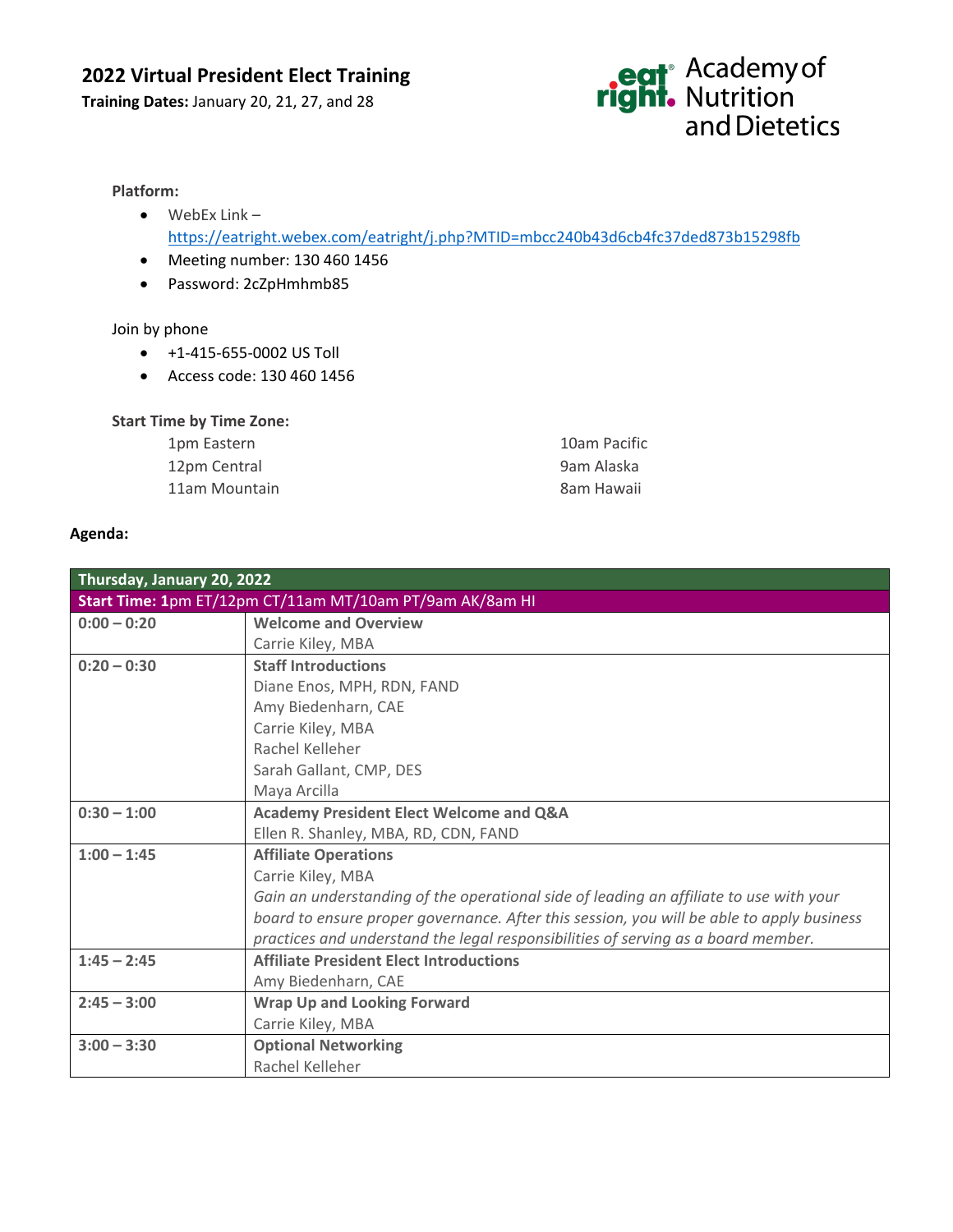## **2022 Virtual President Elect Training**

**Training Dates:** January 20, 21, 27, and 28

# eat<sup>®</sup> Academy of<br> **right.** Nutrition<br>
and Dietetics

| Friday, January 21, 2022                                 |                                                                                               |  |
|----------------------------------------------------------|-----------------------------------------------------------------------------------------------|--|
| Start Time: 1pm ET/12pm CT/11am MT/10am PT/9am AK/8am HI |                                                                                               |  |
| $0:00 - 0:10$                                            | <b>Welcome and Check In</b>                                                                   |  |
|                                                          | Carrie Kiley, MBA                                                                             |  |
| $0:10 - 0:40$                                            | <b>Strategic Planning and Annual Planning</b>                                                 |  |
|                                                          | Carrie Kiley, MBA                                                                             |  |
|                                                          | Get an overview of complete strategic planning including environmental and                    |  |
|                                                          | organizational scans, developing effective surveys, interviews, and focus groups, and         |  |
|                                                          | creating strategic plan goals. From there we will talk about incorporating your strategic     |  |
|                                                          | plan into your annual planning to ensure daily activities are contributing to your larger,    |  |
|                                                          | long term goals.                                                                              |  |
| $0:40 - 1:10$                                            | <b>Breakout Group Discussion</b>                                                              |  |
|                                                          | Affiliates of similar sizes                                                                   |  |
| $1:10 - 1:40$                                            | <b>Volunteer Communication and Support</b>                                                    |  |
|                                                          | Rachel Kelleher                                                                               |  |
|                                                          | Finding and keeping volunteers can be the biggest challenge for affiliates. This session will |  |
|                                                          | focus on the skills necessary for training, motivating, and retaining your volunteers.        |  |
| $1:40 - 2:05$                                            | <b>Breakout Group Discussion</b>                                                              |  |
|                                                          | Affiliates of similar sizes                                                                   |  |
| $2:05 - 2:35$                                            | <b>Event Planning in Today's World</b>                                                        |  |
|                                                          | Sarah Gallant, CMP, DES                                                                       |  |
|                                                          | In today's virtual world events have changed. Walk through best practices for both in         |  |
|                                                          | person and virtual events and how to plan them successfully for your affiliate.               |  |
| $2:35 - 2:55$                                            | <b>Affiliate Best Practice</b>                                                                |  |
|                                                          | <b>TBD</b>                                                                                    |  |
| $2:55 - 3:00$                                            | <b>Wrap Up and Looking Forward</b>                                                            |  |
|                                                          | Carrie Kiley, MBA                                                                             |  |

| Thursday, January 27, 2021                               |                                                                                            |  |
|----------------------------------------------------------|--------------------------------------------------------------------------------------------|--|
| Start Time: 1pm ET/12pm CT/11am MT/10am PT/9am AK/8am HI |                                                                                            |  |
| $0:00 - 0:05$                                            | <b>Welcome and Check In</b>                                                                |  |
|                                                          | Carrie Kiley, MBA                                                                          |  |
| $0:05 - 0:35$                                            | Program of Work (POW), Budgeting, and Fiscal Controls                                      |  |
|                                                          | Carrie Kiley, MBA                                                                          |  |
|                                                          | Learn how to use your past actual costs coupled with planning future programs based on     |  |
|                                                          | your strategic plan to ensure your affiliate keeps moving forward. Use this session along  |  |
|                                                          | with our session on goal setting to create a realistic and future forward budget to expand |  |
|                                                          | benefits to your members in a responsible manner.                                          |  |
| $0:35 - 0:55$                                            | <b>Breakout Group Discussion</b>                                                           |  |
|                                                          | Similar Geographic Region                                                                  |  |
| $0:55 - 1:25$                                            | <b>Understanding Copyright and Contracts</b>                                               |  |
|                                                          | Rachel Kelleher                                                                            |  |
|                                                          | Learn the basics of requests for proposals (RFPs), reviewing contracts, and creating       |  |
|                                                          | agreements. Also learn about copyright (writing, photographs, charts, and graphs) and      |  |
|                                                          | how to ensure your affiliate is protected from copyright infringement claims.              |  |